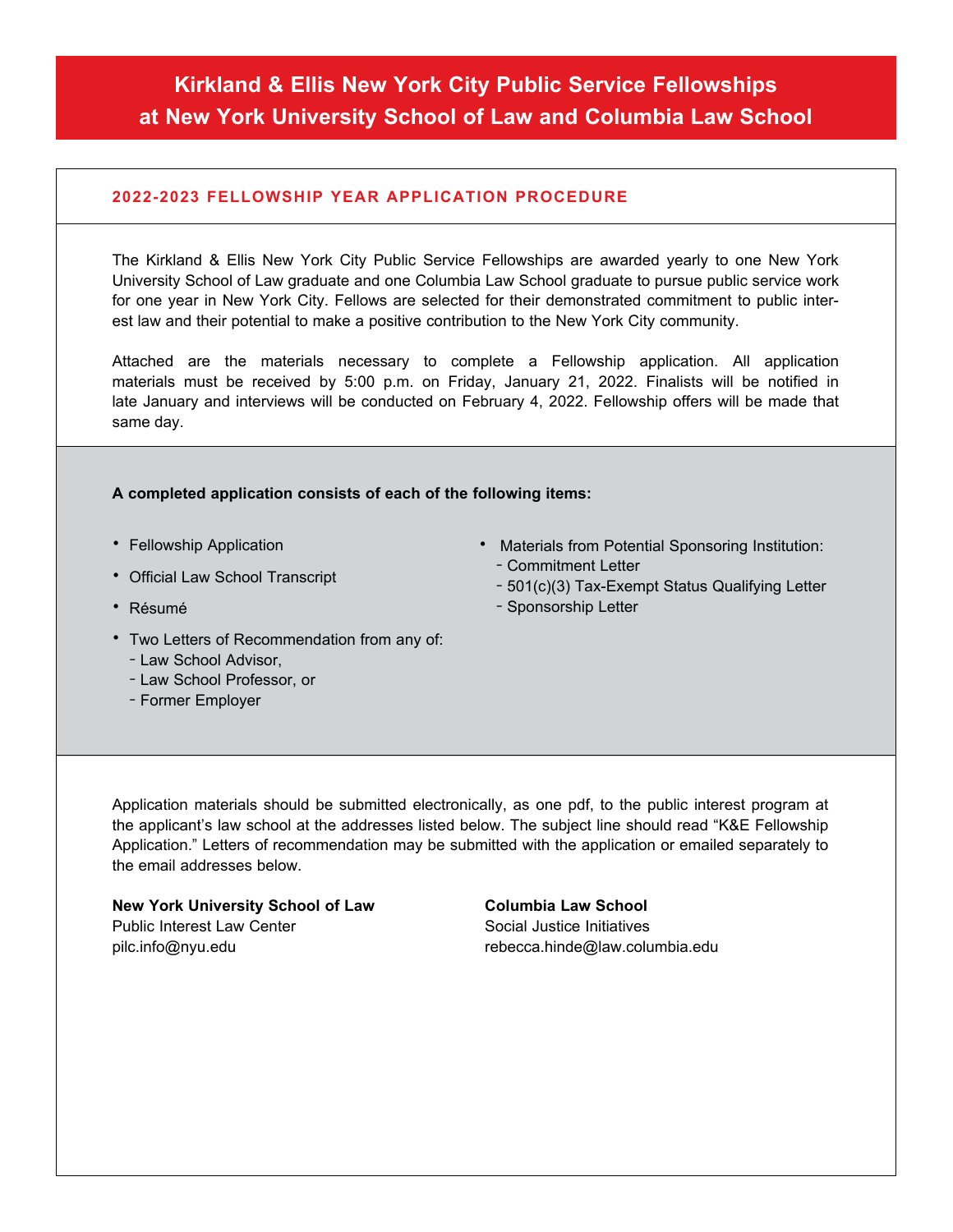# **APPLICATION FORM**

## **Applicant Information**

| <b>Applicant Name</b>           |                                                                                                                                |
|---------------------------------|--------------------------------------------------------------------------------------------------------------------------------|
| Address                         |                                                                                                                                |
| Telephone No.                   |                                                                                                                                |
| <b>Law School</b>               | <b>Date of Graduation</b>                                                                                                      |
| <b>Advanced Degree</b>          |                                                                                                                                |
| School                          |                                                                                                                                |
| Year                            | Course of Study                                                                                                                |
| <b>Undergraduate Degree</b>     |                                                                                                                                |
| School                          |                                                                                                                                |
| Year                            | Major/Concentration<br>Honors                                                                                                  |
| <b>Sponsoring Organization</b>  |                                                                                                                                |
| Name                            |                                                                                                                                |
| Address                         |                                                                                                                                |
| Telephone No.                   | Type of Work                                                                                                                   |
| Name/Title of Person to Contact |                                                                                                                                |
| <b>Previous Employment</b>      | (Include public service and other employment, both paid and volunteer. Please list all positions held in the last five years.) |
| 1.<br>Employer                  |                                                                                                                                |
| Address                         |                                                                                                                                |
| Position                        | Dates                                                                                                                          |
| Contact Person                  | Telephone No.                                                                                                                  |
|                                 |                                                                                                                                |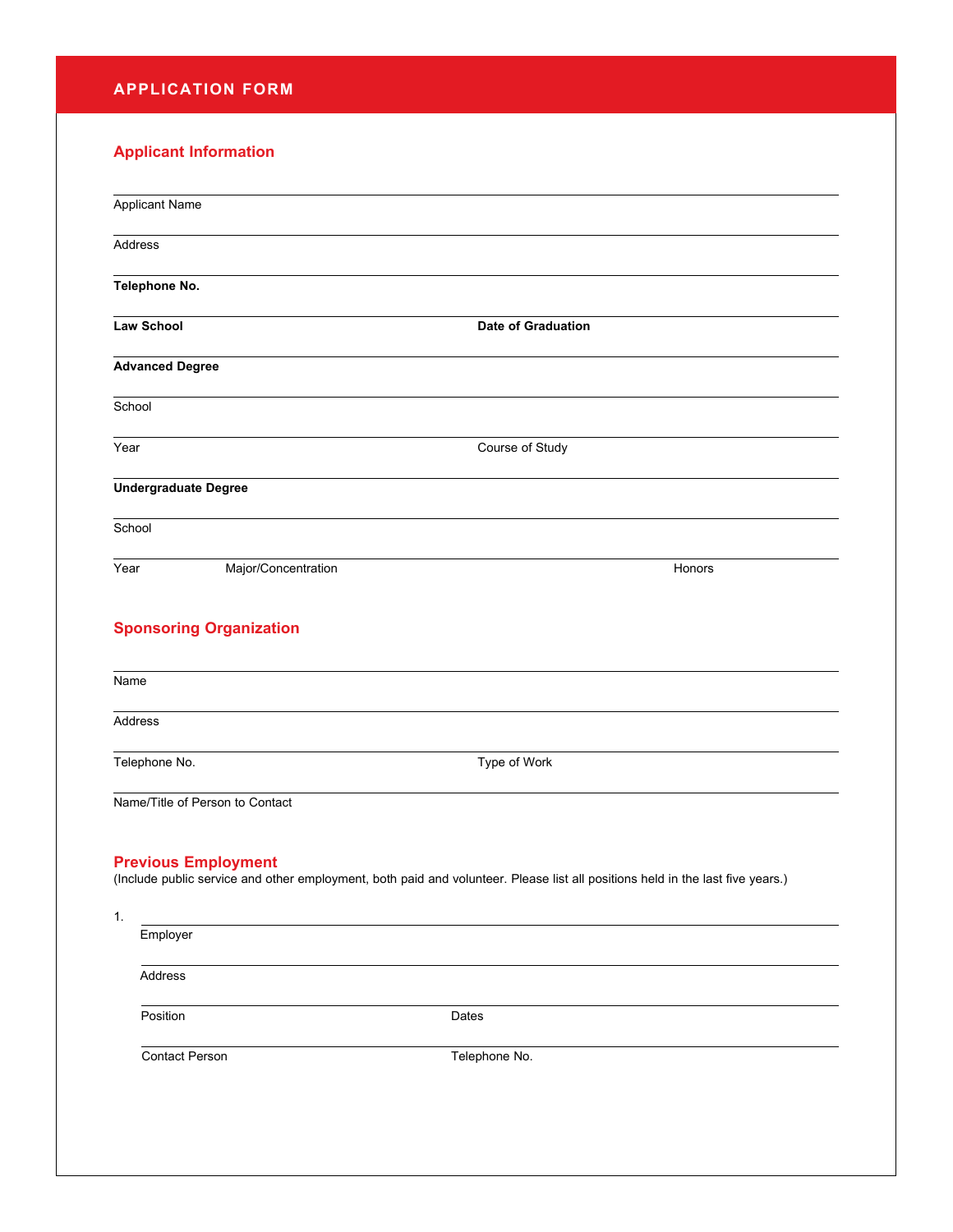## **APPLICATION FORM**

# **Previous Employment Continued**

| 2. |                                                                             |               |  |  |
|----|-----------------------------------------------------------------------------|---------------|--|--|
|    | Employer                                                                    |               |  |  |
|    | <b>Address</b>                                                              |               |  |  |
|    | Position                                                                    | <b>Dates</b>  |  |  |
|    | <b>Contact Person</b>                                                       | Telephone No. |  |  |
| 3. | Employer                                                                    |               |  |  |
|    | <b>Address</b>                                                              |               |  |  |
|    | Position                                                                    | <b>Dates</b>  |  |  |
|    | <b>Contact Person</b>                                                       | Telephone No. |  |  |
| 4. | Employer                                                                    |               |  |  |
|    | Address                                                                     |               |  |  |
|    | Position                                                                    | Dates         |  |  |
|    | <b>Contact Person</b>                                                       | Telephone No. |  |  |
|    | *Please copy this page if additional pages are necessary                    |               |  |  |
|    | Names of the Two References Who Will Be Providing Letters of Recommendation |               |  |  |

| Name                |               |  |
|---------------------|---------------|--|
| Affiliation/Address |               |  |
| Position            | Telephone No. |  |
| Name                |               |  |
| Affiliation/Address |               |  |
| Position            | Telephone No. |  |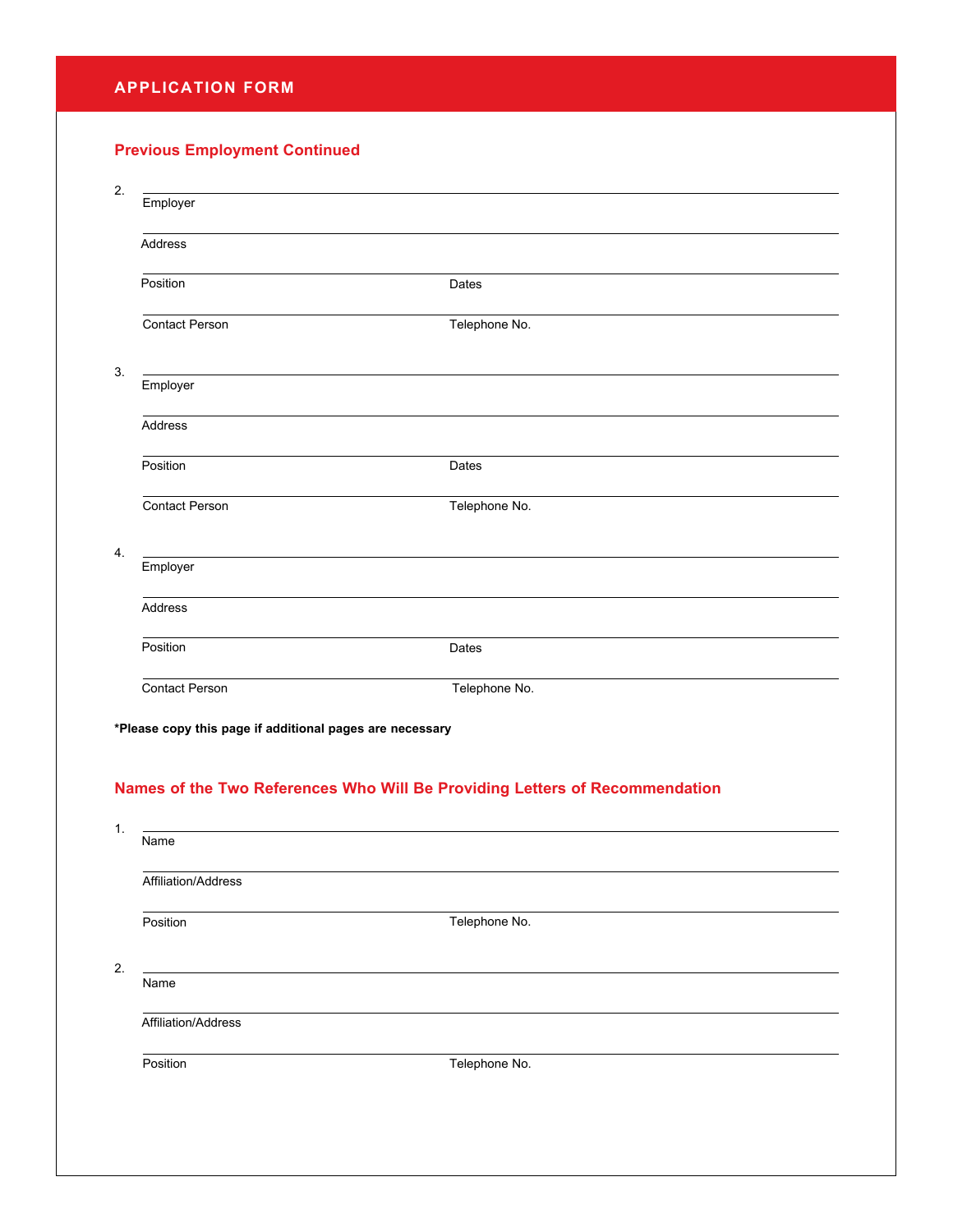## **PERSONAL ESSAYS**

- 1. State briefly the proposed goals of the public service project you wish to pursue as a Kirkland & Ellis Fellow. Please include in this statement a discussion of the short-term and long-term goals for your project, including the reasons for selecting your sponsoring organization. Explain how you have the background, skills, experience, and personal characteristics necessary to carry out the project effectively. (600 words)
- 2. Discuss what persons, experiences, or events have influenced and inspired your commitment to public service. (300 words)

I hereby certify that the facts set forth in the above application are true and complete to the best of my knowledge. I understand that falsified statements on this application shall be considered sufficient cause for denial of receipt of a Fellowship.

Applicant's Signature

Date

#### **Non-Discrimination Policy**

The Kirkland & Ellis New York City Public Service Fellowships Program is committed to a policy against discrimination based on race, color, creed, religion, sex, pregnancy or childbirth, personal appearance, family responsibilities, sexual orientation, gender identity, political affiliation, source of income, place of residence, national or ethnic origin, ancestry, age, genetic information, marital status, military veteran status, unfavorable discharge from military service, physical or mental disability, or any other basis prohibited by applicable law.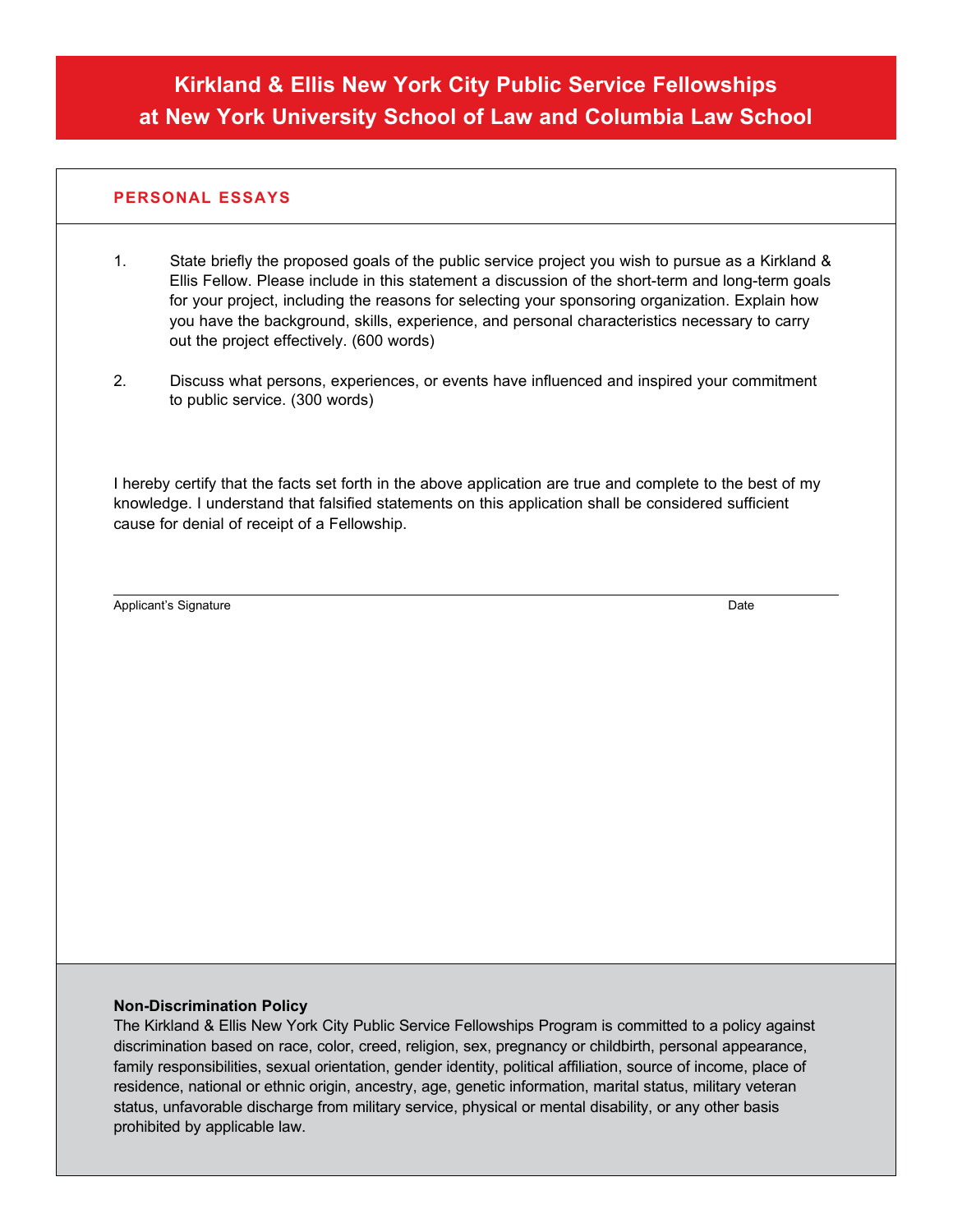# **Kirkland & Ellis New York City Public Service Fellowships at New York University School of Law and Columbia Law School**

# **SPONSORING ORGANIZATION LETTER OF COMMITMENT** (Name of organization willing to sponsor) Re: (Name of Fellowship applicant) Thank you for agreeing to sponsor the above-named applicant for a Kirkland & Ellis New York City Public Service Fellowship. In order for the Selection Committee to fully understand and appreciate the goals of the applicant and his or her proposed project for the Fellowship year, we require a Letter of Commitment from your organization (no more than 500 words).

#### **The Letter of Commitment must**

- Discuss why the addition of this particular applicant and project to your organization would be beneficial to your work in the New York City community.
- Describe the supervision and training that you would provide the Fellow.
- Provide (in the letter or in supplemental materials) information regarding the history and current programs of your organization.

In addition to the above, please provide a copy of the  $501(c)(3)$  determination letter granting your organization tax-exempt status.

Thank you.